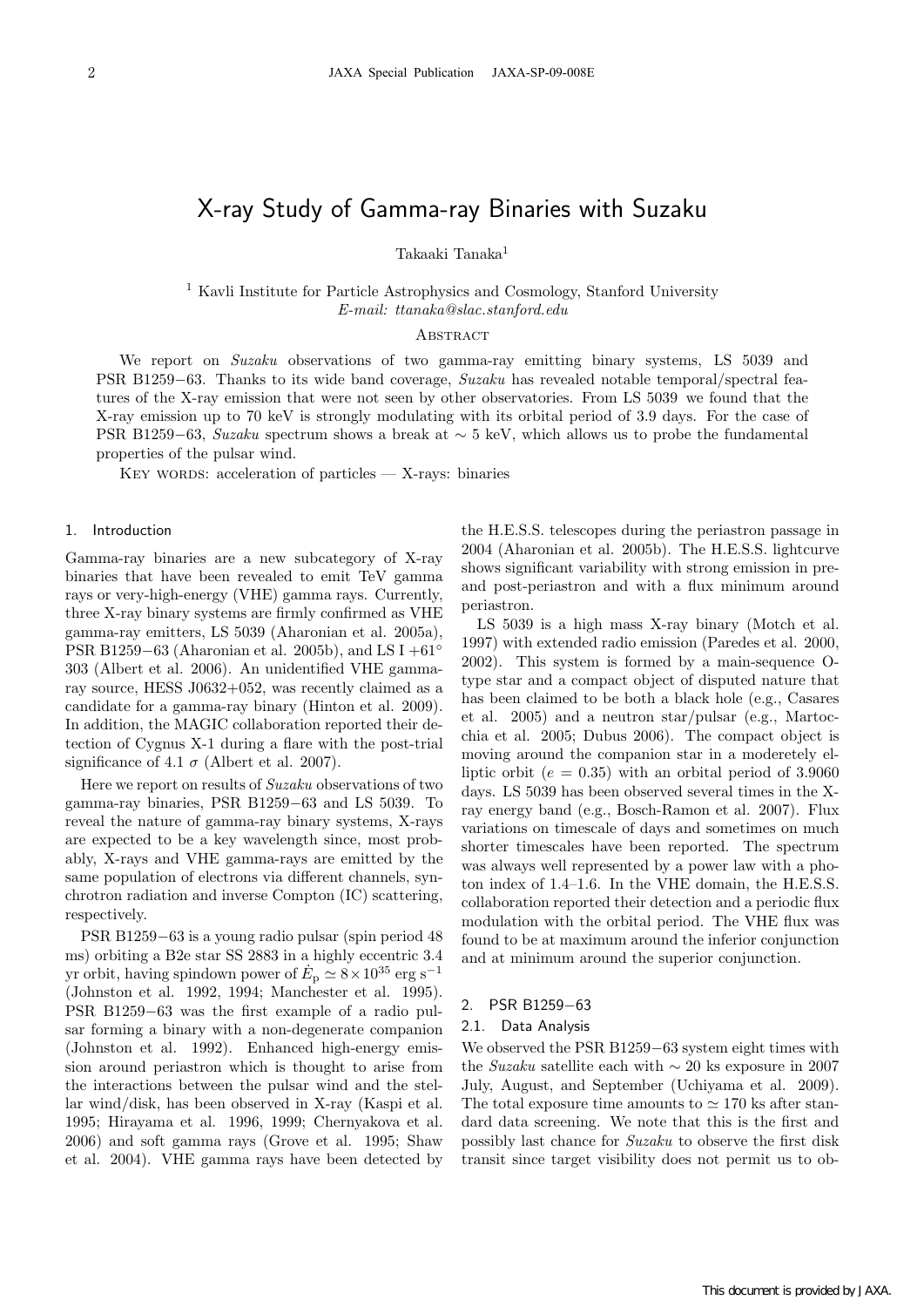serve it next time.

The most important finding with *Suzaku* would be the presence of a remarkable spectral break by  $\Delta\Gamma \simeq 0.4$ around  $\varepsilon$ <sub>br</sub>  $\sim$  5 keV at  $\tau \sim -15$  days (the sum of the spectra obtained with third and fourth observations), where  $\tau$  is the days from periastron. Fig. 1 (top) shows the unfolded X-ray spectrum with the best-fit broken power-law model, which gives an statistically acceptable fit. The best-fit photon indices are  $\Gamma_1 = 1.25_{-0.04}^{+0.02}$  and  $\Gamma_2 = 1.66^{+0.05}_{-0.04}$ , with a break energy of  $\varepsilon_{\rm br} = 4.5^{+0.5}_{-0.2}$ keV. The upper limit on the GSO flux is also plotted in Fig. 1 (top), which strengthens the presence of the spectral steepening.

#### 2.2. Discussion

In order to explain the observed spectrum, we performed model calculations within the framework of the shocked relativistic pulsar wind model, in which highenergy radiation comes from shock-accelerated electrons and positrons produced at wind termination shock (e.g., Tavani & Arons 1997). Indeed, the synchrotron and IC radiation by the shock-accelerated  $e^{\pm}$  pairs from the PSR B1259*−*63 system as results of the interaction between the relativistic pulsar wind and the Be star outflows have been studied extensively by several authors, and our considerations are based on their works. In the calculations, we assume that distance of the shock from the pulsar,  $r_s$ , is assumed to be much smaller than the star-pulsar separation *d*:  $r_s \ll d$  (e.g., Khangulyan et al. 2007).

Unshocked cold  $e^{\pm}$  pairs in the relativistic wind are assumed to be accelerated at the termination shock and be injected into the downstream postshock flow. The energy distribution of the injected nonthermal  $e^{\pm}$  pair is described by  $Q(\gamma) = Q_0 \gamma^{-p} \exp(-\gamma/\gamma_m)$  for  $\gamma \geq \gamma_1$ , where  $\gamma_1$  is the Lorentz factor of the relativistic wind A low-energy cutoff with a step function is assumed:  $Q(\gamma) = 0$  for  $\gamma < \gamma_1$ .

The results of the calculation and the *Suzaku* spectrum are shown in the bottom panel of Fig. 1. The observed break energy is related to the Lorentz factor of the pulsar wind:

$$
\varepsilon_{\rm br} = \sqrt{\frac{3}{2}} \frac{e\hbar}{m_e c^2} B\gamma_1^2 \tag{1}
$$

$$
\simeq 4\left(\frac{B}{1.8 \text{ G}}\right)\left(\frac{\gamma_1}{4 \times 10^5}\right)^2 \text{ keV}.
$$
 (2)

It is interesting to note that the X-ray spectrum below  $\varepsilon_{\rm br}$  is predicted to have a universal shape with  $\Gamma = 1$  as long as the cooling is dominated by adiabatic loss and the energy distribution  $Q(\gamma)$  below the low-energy cutoff is harder than  $\gamma^{-1}$ . In fact, the result of the *Suzaku* observations, namely  $\Gamma \simeq 1.2$  immediately below  $\varepsilon_{\rm br}$ , agrees well with what theoretically expected.

The large magnetic field of *∼ G* required to reproduce the data particle acceleration mechanism(s) at work in the termination shock region. Synchrotron cooling time of 10 TeV electrons is about 100 s. To overcome the fast cooling, the acceleration timescale of  $t_{\text{acc}} \sim$  $100 \text{ s} \sim 50 r_L/c$  is necessary at  $E = 10 \text{ TeV}$ , where  $r_L$ denotes the Larmor radius of pairs (see Khangulyan et al. 2007). According to the magnetosonic acceleration model (Hoshino et al. 1992) where the magnetosonic waves collectively emitted by the shock-reflected protons (or heavy ions) are resonantly absorbed by pairs, the inverse of the gyrofrequency of protons with a Lorentz factor of  $\gamma_1$  determines the acceleration timescale; interestingly,  $t_{\text{acc}} \sim m_{\text{p}} c \gamma_1 / (eB) \sim 50 \text{ s is compatible with}$ the requirement posed by our modeling.



Fig. 1. Top: Broadband X-ray spectra of PSR B1259*−*63 obtained with *Suzaku* at *τ ≈ −*15 days. Bottom: Broadband spectra of PSR B1259−63 with the model curves for  $\tau = -15$  days (blue),  $\tau = 30$  days (red), and  $\tau = 618$  days (apastron; green). The X-ray data for apastron is based on *ASCA* results (Hirayama et al. 1999).

3. LS 5039

#### 3.1. Data Analysis

The temporal and spectral characteristics of the Xray emission from LS 5039 along the orbit should give us important clues for understanding the acceleration/radiation processes in this source. Therefore, we performed a long, *∼* 200 ks observation with the *S*uzaku X-ray observatory, which gives us an unprecendent coverage of more than one orbital period, continuously from 2007 September 9 to 15 (Takahashi et al. 2009).

The XIS lightcurve is shown in the top panel of Fig. 2. The continuous coverage in X-rays, longer than the or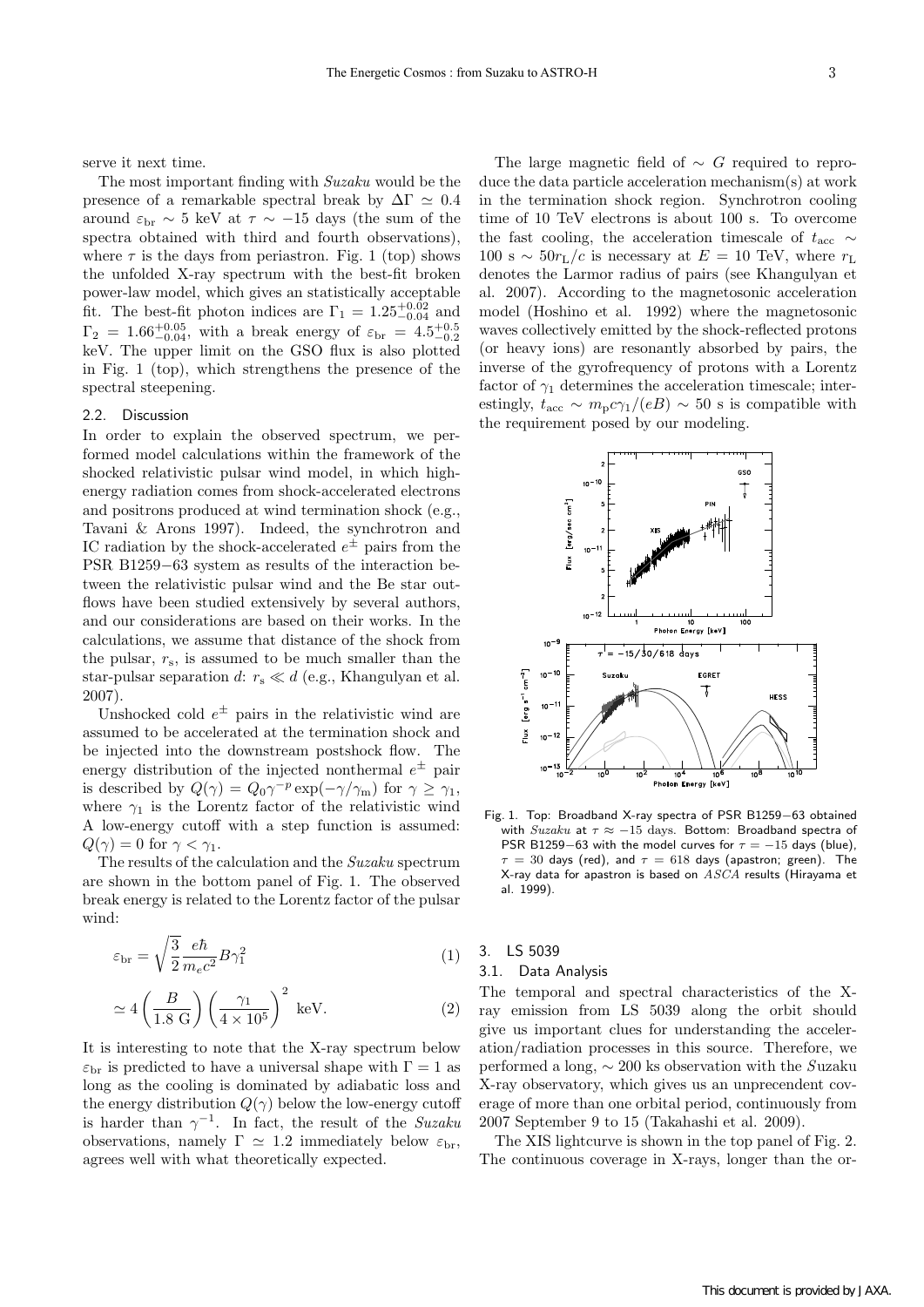bital period of the LS 5039 system, reveals a smooth variation of a factor 2 in the 1–10 keV count rate. The lightcurve is drawn over two orbital periods. The orbital phase is calculated with the period of 3.90603 days, and  $\phi = 0$  with reference epoch  $T_0$  (HJD  $-$  2400000.5 = 51942*.*59) (Casares et al. 2005). The lightcurve from phase  $\phi = 1.0$  to 1.5, which was obtained in the last part of the observation, smoothly overlaps with the one obtained at the beginning of the observation ( $\phi = 0.0{\text -}0.5$ ).

In the middle panel of Fig. 2, we present the lightcurve obtained with the HXD-PIN for the energy range 15– 40 keV. Although the statistical errors are larger, the modulation behavior is similar to that of the XIS. The amplitude of the modulation is roughly the same between the XIS and HXD-PIN, indicating small changes of spectral shapes depending on orbital phase. The spectral parameters obtained for each orbital phase are reported in the following section. The lightcurves obtained with *Suzaku* show that the X-ray flux minimum appears around phase 0.0–0.3 and it reaches maximum around phase 0.5–0.8. This is similar to the structure discovered in the phase diagram of integral fluxes at energies *>* 1 TeV obtained on a run-by-run basis from H.E.S.S. data (2004 to 2005) (Aharonian et al. 2006).

The *Suzaku* spectrum of LS 5039 shows featureless continuum. The phase-averaged spectrum from 0.7– 70 keV is well fitted with an absorbed power law with a photon index of  $\Gamma = 1.51 \pm 0.02$ . We also investigated spectral characteristics at each orbital phase by dividing the data into phase segments of  $\Delta \phi = 0.1$ . Each spectrum is well fitted with absorbed power laws with photon indices ranging from  $\Gamma = 1.45$  to  $\Gamma = 1.61$ . The spectral shape varied such that the spectrum is steep around superior conjunction ( $\Gamma \simeq 1.6$ ) and becomes hard  $(\Gamma \simeq 1.45)$  around apastron.

### 3.2. Discussion

The X-ray emission observed with *Suzaku* is characterized by (1) a hard power law with  $\Gamma \simeq 1.5$  extending from soft X-rays to  $\sim$  70 keV, (2) clear orbital modulation in flux and photon index, (3) a moderate X-ray luminosity of *<sup>L</sup><sup>X</sup> <sup>∼</sup>* <sup>10</sup><sup>33</sup> erg s*−*<sup>1</sup>, and (4) lack of detectable emission lines. Those spectral characteristics in favor a synchrotron origin of the X-rays, which is also supported by the general similarities between the properties of the observed X-rays and TeV gamma-rays.

In currently favored interpretations, TeV gamma rays are produced by IC scattering of the photon field of the massive companion star. Assuming that the TeV gamma-ray production region is located at a distance from the companion star of  $d \sim 2 \times 10^{12}$  cm (i.e. the binary system size), and taking into account that gamma rays are produced in deep Klein-Nishina (KN) regime, for the well known luminosity of the optical star  $L \approx 7 \times 10^{38} \text{ erg s}^{-1}$ , one can estimate quite robustly the



Fig. 2. Orbital lightcurves of LS 5039 . Top: XIS (1–10 keV). Middle: HXD (15–40 keV). Bottom: H.E.S.S. (*>* 1 TeV) (Aharonian et al. 2006)

strength of the emitter magnetic field to be around a few Gauss. For such a magnetic field strength, the energy intervals of electrons responsible for the X-rays and TeV gamma rays largely overlap.

Fig. 3 shows the synchrotron and IC cooling times of electrons, as a function of the electron energy calculated for the stellar photon density at  $d = 2 \times 10^{12}$  cm and for a magnetic field  $B = 3$  G. To understand better the energy intervals of electrons responsible for X-rays and gamma rays, we show the energy zones of electrons relevant to the *Suzaku*, *Fermi*-LAT, and H.E.S.S. radiation domains. It is seen that synchrotron losses dominate over IC ones at  $E_e \geq 1$  TeV. Note also that the TeV gammaray production takes place in the deep KN regime while the GeV gamma rays are produced via IC scattering in the Thomson regime.

Formally, when X-rays and TeV gamma-rays are produced by the same population of very high energy electrons, one should expect a general correlation between the lightcurves obtained by *Suzaku* and H.E.S.S. In this case, however, such an interoperation is not valid, since the main mechanisms responsible for the TeV gammaray modulation are considered to be anisotropic IC scattering and photon-photon pair production, (Khangulyan et al. 2008; Dubus et al. 2008), both of which cannot contribute the X-ray modulation. This modulation requires periodic changes of the strength of the ambient magnetic field or number of relativistic electrons. Note, however, that the change of magnetic field would not have a strong impact as long as the radiation proceeds